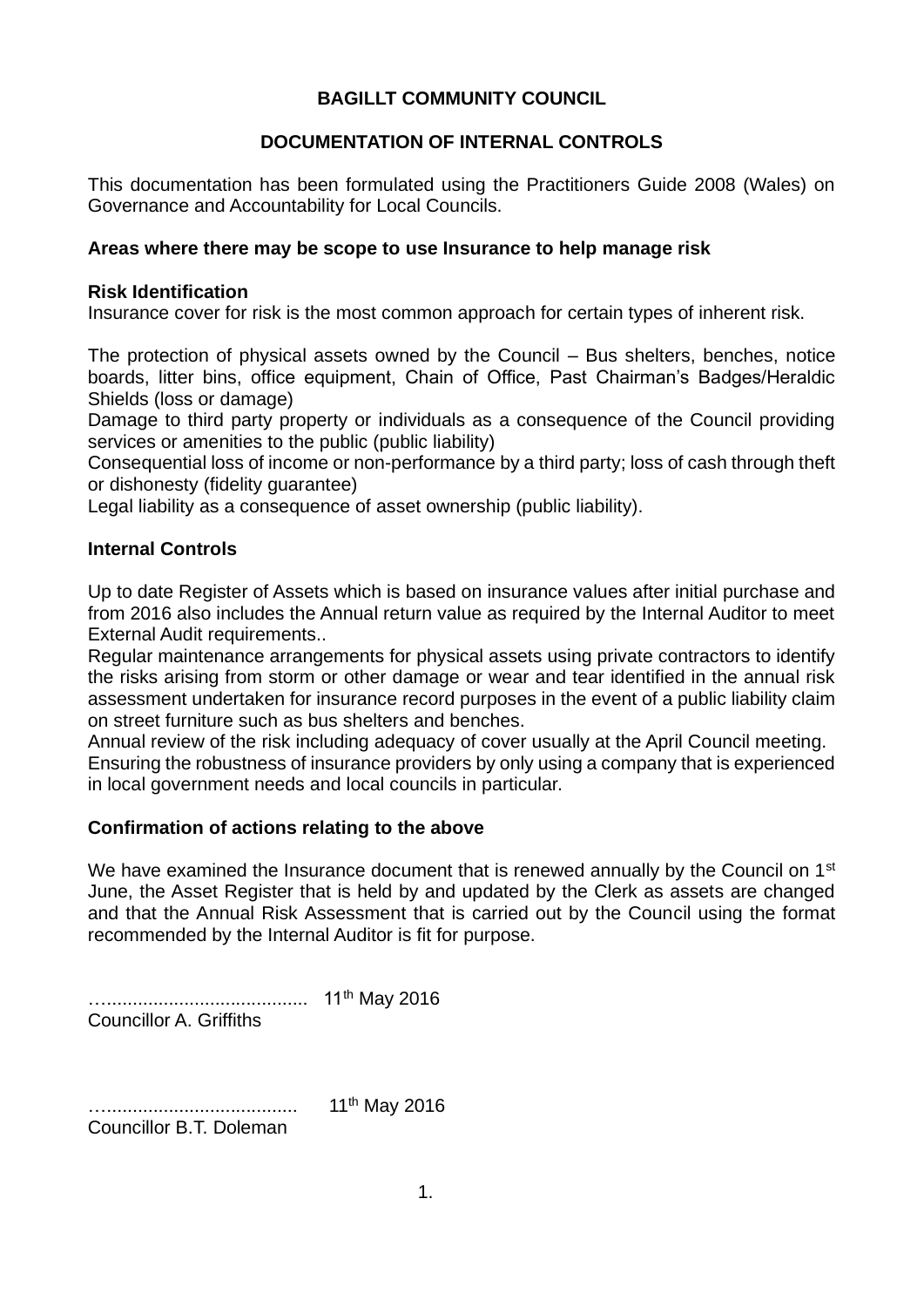# **Areas where there may be a scope to work with others to help manage risk**

## **Risk Identification**

The limited nature of internal resources in the Council means if a service is to be provided it is bought in from specialist external bodies on an annual basis such as the use of a specialist IT firm to upgrade the Council's website and also the purchase of pre-paid maintenance hours from them on an annual basis and an on ad hoc basis from Flintshire County Council for the erection of street furniture such notice boards, benches and litter bins, as well as the use of private contractors, to undertake tasks on behalf of this authority which includes maintenance of street furniture.

Banking arrangements (including borrowing or lending none of which are currently carried out by the Council).

#### **Internal Controls**

Standing Orders and Financial Regulations adopted by the Council dealing with the award of contracts for services that were last reviewed by the Council in September 2012 and July 2012 respectively.

Regular reporting on performance by suppliers, providers and contractors to Council meetings.

Annual review of contracts with their currently being none.

Arrangements to deter and detect fraud and/or corruption by ensuring the invoices presented are accurate and only for work carried out as agreed or goods supplied prior to payment by the Council and having the invoices available for Member perusal at the meeting which is considering payment. In addition each cheque is signed by two Members on the Bank Mandate and the cheque stubs have the initials of those who have signed the cheques. Regular bank reconciliation which is reported to the Council on a quarterly basis in July, September, January and April and independently reviewed by having the bank statements available at the said meetings for Member perusal as well as the Annual Investment Strategy carried out at the January meeting.

#### **Confirmation of actions relating to the above**

We are satisfied that the above internal controls are in place and being adhered to by the Council.

…………………………………… 11<sup>th</sup> May 2016 Councillor A. Griffiths

…………………………………… 11<sup>th</sup> May 2016 Councillor B.T. Doleman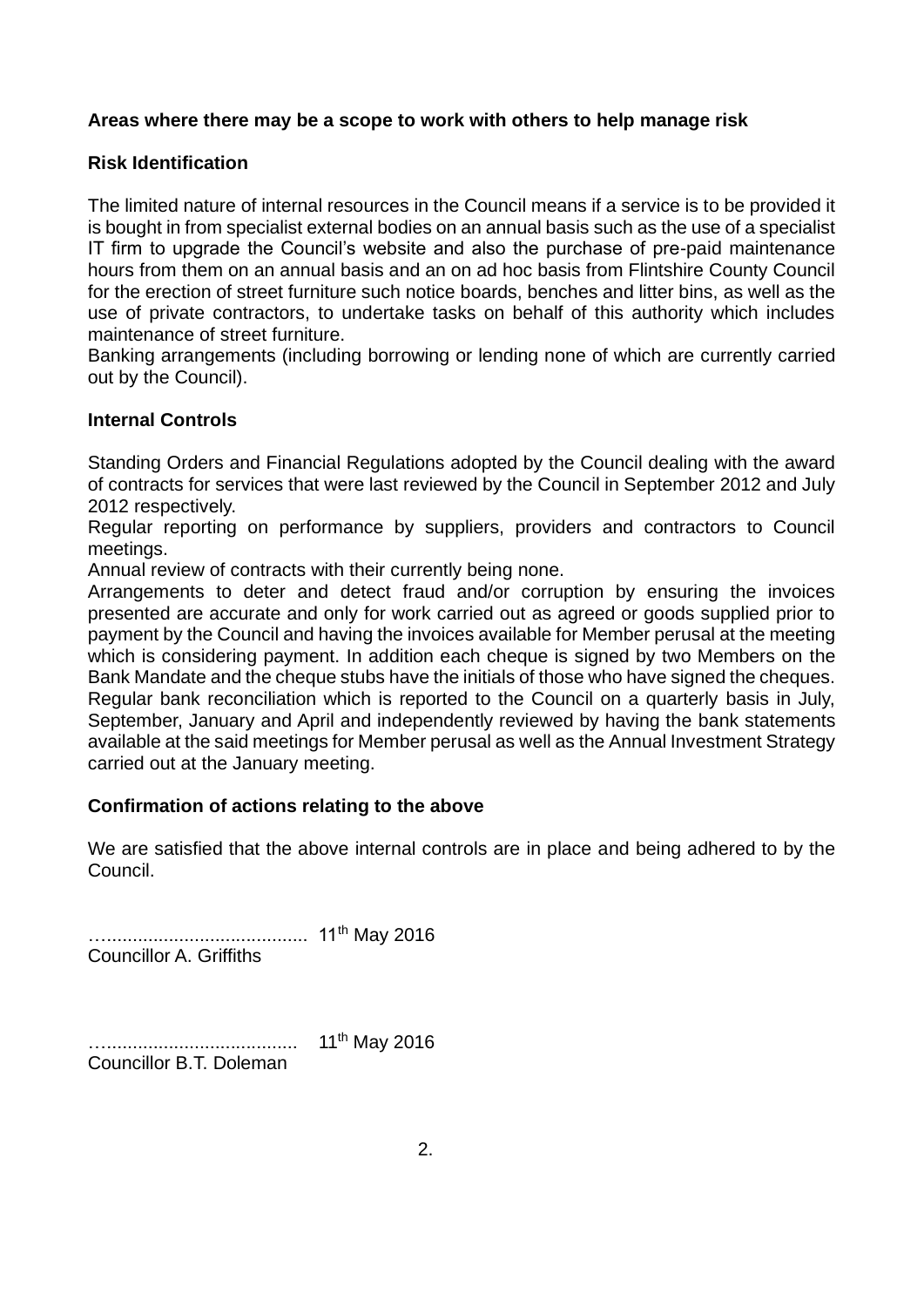# **Areas where there may be a need to self-manage risks**

# **Risk Identification**

There are a number of activities that create business risks, but do not fall easily into either of the other categories for a number of reasons, principally because they are difficult to quantify or considered inefficient to have provided externally or just uninsurable.

Keeping proper financial records in accordance with statutory requirements.

Ensuring all business activities are within legal powers applicable to local councils

Ensuring all requirements are met under employment law/regulations and HM Revenue & Customs notices (Income Tax, National Insurance and VAT)

Ensuring the adequacy of the annual precept within sound budgeting arrangements.

Ensuring proper use of funds granted to local community bodies.

Proper, timely and accurate reporting of Council business in the minutes.

Responding to electors wishes to exercise their right of inspection.

Meeting the laid down timetable when responding to a consultation invitation.

Register of Members' Interests and Gifts and Hospitality in place, complete, accurate and up to date.

#### **Internal Controls**

Regular scrutiny of financial records on a quarterly basis at the July, October, January and April Council meetings by way of expenditure/income report and bank reconciliation circulated to all Members as well as having the accounts ledger available and signed by the Chairman and Clerk on a quarterly basis at the same meetings.

Proper arrangements for the approval of expenditure and recording in the minutes the precise powers by way of every approved payment being included in the minutes including expenditure powers.

Regular returns to HM Revenue & Customs by way of income tax/national insurance deducted paid each month by way of PAYE RTI for only employee by on-line transmission via a payroll services company.

A regular return of VAT is done annually to the amount being claimed.

Regular budgetary monitoring statements on a quarterly basis at the July, October, January and April Council meetings by way of expenditure/income report and bank reconciliation circulated to all Members. There is also consideration of a report on estimates of income and expenditure at the January Council meeting. This incorporates estimated expenditure compared with probable/actual for the year and estimated expenditure for the following year and for income the probable/actual for the current year and estimated for the following in order to determine the precept. The effect on Council tax based on a Band D property is also included. At the financial year end accounts are prepared with balance sheet and supporting statements for Council noting with approval being by way of the Annual Return process required by the External Auditor.

Minutes properly numbered and paginated with a master copy for safekeeping by way of each year commencing with the Annual meeting both the minutes and pages commence at one and continue until the following April with one copy signed by the Chairman at the subsequent ordinary Council meeting and then two full years of signed minutes with reports are bound and then sent to the Flintshire County Record Office in Hawarden on permanent loan for safekeeping and to enable secure public perusal.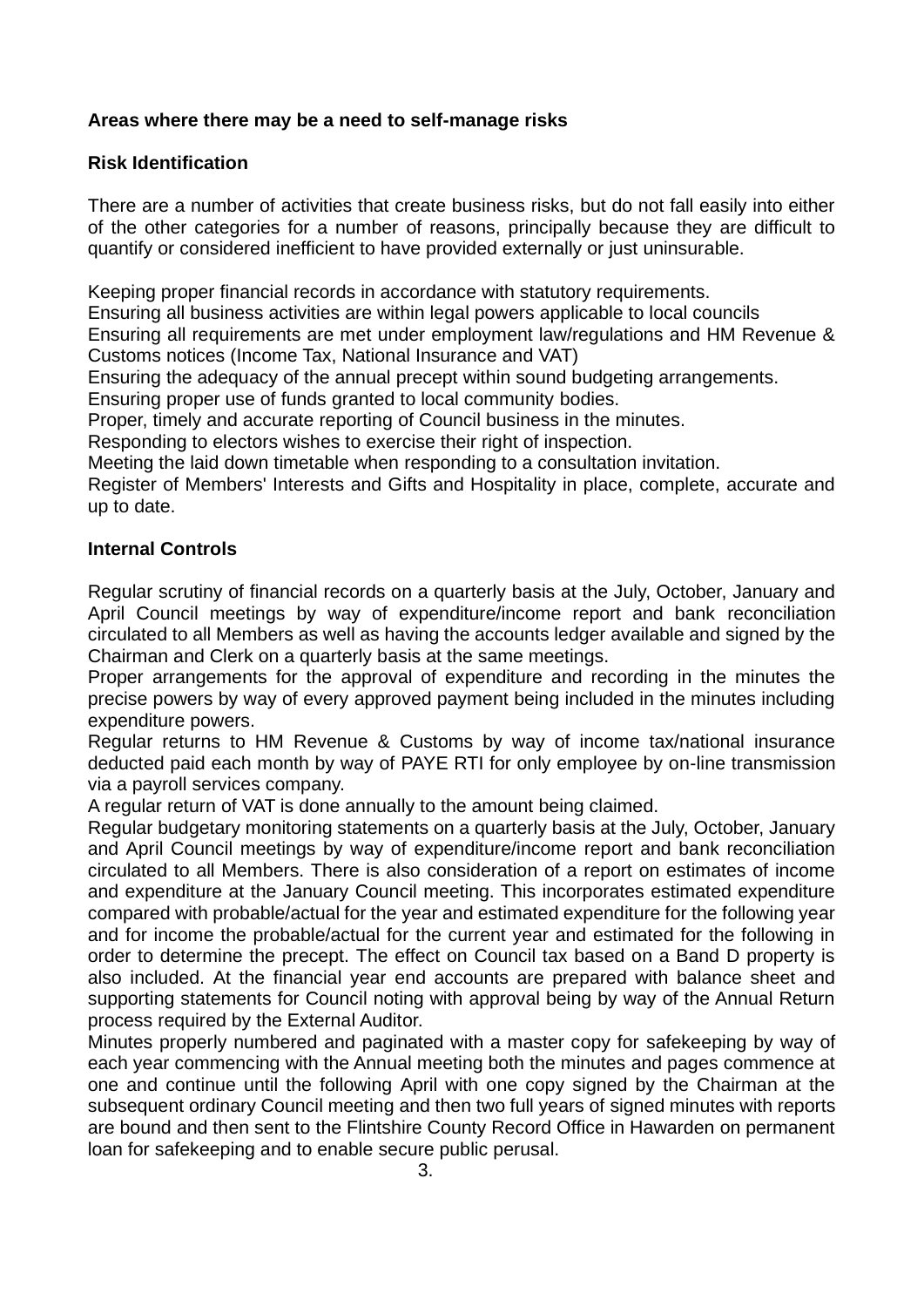Documented procedures to deal with enquiries from the public is covered by an agreed complaints procedure and each Council meeting is subject to public notice inviting the public the attend when they are also given the opportunity to speak at the commencement of ordinary Council meetings subject to an agreed procedure.

The timetable for consultations is covered by the request being reported to the Council with the deadline specified and if the meeting is not held in time, by discussion with the Chairman and Vice Chairman to agree a response with prior other Member contact as appropriate which is reported back to the next Council meeting.

Procedures in place for recording and monitoring Members' Interests and gifts and Hospitality received by way of recording in the minutes and filling in the agreed form for the Clerk as Proper Officer to arrange for inclusion in the Register and on the website register with a copy to be kept on file.

Adoption of Code of Conduct for Members undertaken by Council in accordance with the appropriate legislation with the latest model form issued by the Welsh Government being adopted in March 2016.

#### **Confirmation of actions relating to the above**

We are satisfied that the above internal controls are in place and being adhered to by the Council.

…....................................... 11th May 2016 Councillor A. Griffiths

…..................................... 11th May 2016 Councillor B.T. Doleman